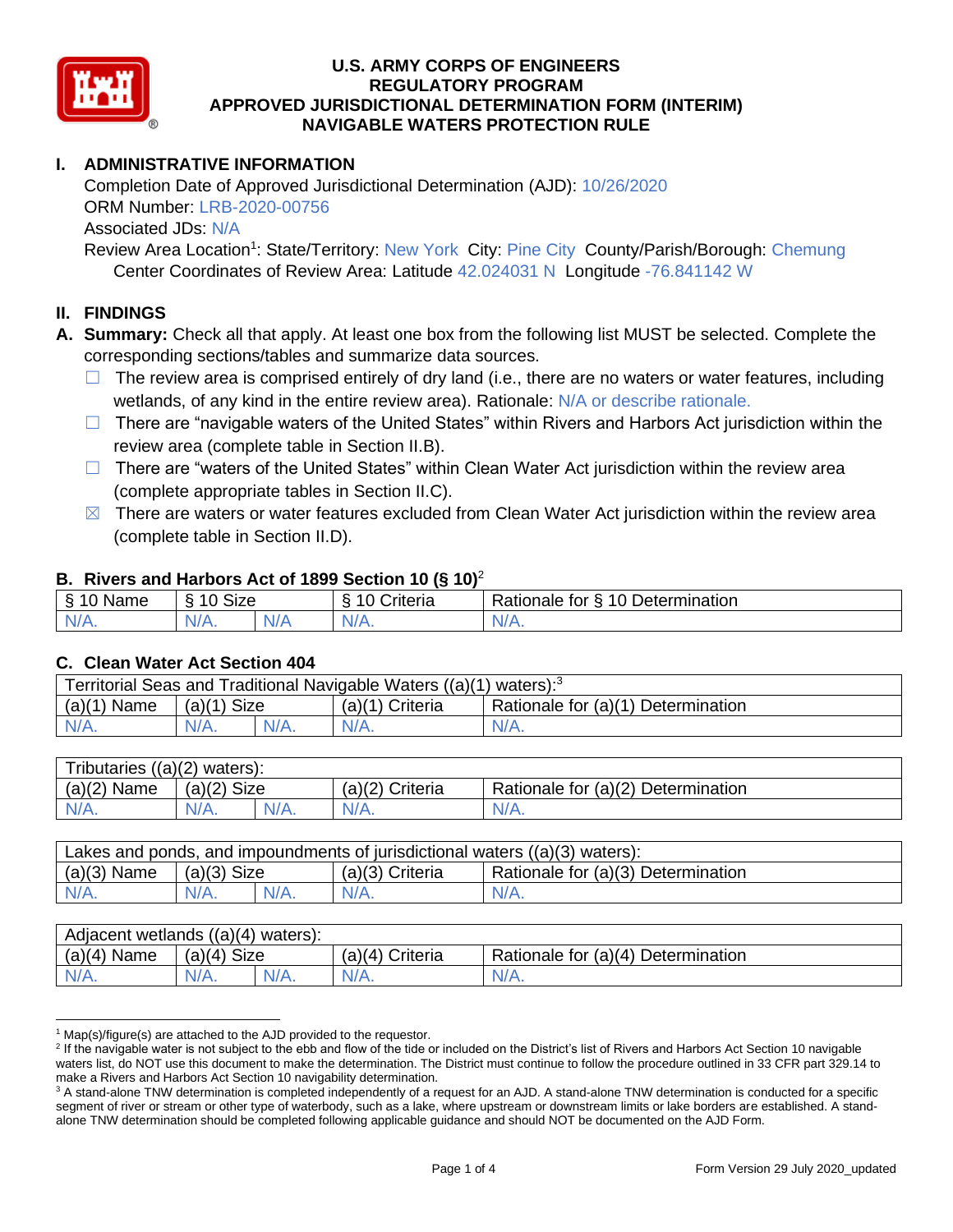

## **D. Excluded Waters or Features**

| Excluded waters $((b)(1) - (b)(12))$ : <sup>4</sup>                     |                       |                |                                                                                                     |                                                                                                                                                                                                                                                                                                                                                                                                                                                                                                                                                                                                                                                                                                                                                                                                                                                                                                                                                                                                                                                                                                                                                                                                                                                                                                                                                                                                                                                                                                                                                                                                                                                                                                                                                                                                                                                                                                                                                                                                                                                                                                                                                                                                                                            |  |  |  |
|-------------------------------------------------------------------------|-----------------------|----------------|-----------------------------------------------------------------------------------------------------|--------------------------------------------------------------------------------------------------------------------------------------------------------------------------------------------------------------------------------------------------------------------------------------------------------------------------------------------------------------------------------------------------------------------------------------------------------------------------------------------------------------------------------------------------------------------------------------------------------------------------------------------------------------------------------------------------------------------------------------------------------------------------------------------------------------------------------------------------------------------------------------------------------------------------------------------------------------------------------------------------------------------------------------------------------------------------------------------------------------------------------------------------------------------------------------------------------------------------------------------------------------------------------------------------------------------------------------------------------------------------------------------------------------------------------------------------------------------------------------------------------------------------------------------------------------------------------------------------------------------------------------------------------------------------------------------------------------------------------------------------------------------------------------------------------------------------------------------------------------------------------------------------------------------------------------------------------------------------------------------------------------------------------------------------------------------------------------------------------------------------------------------------------------------------------------------------------------------------------------------|--|--|--|
| <b>Exclusion Name</b>                                                   | <b>Exclusion Size</b> |                | Exclusion <sup>5</sup>                                                                              | Rationale for Exclusion Determination                                                                                                                                                                                                                                                                                                                                                                                                                                                                                                                                                                                                                                                                                                                                                                                                                                                                                                                                                                                                                                                                                                                                                                                                                                                                                                                                                                                                                                                                                                                                                                                                                                                                                                                                                                                                                                                                                                                                                                                                                                                                                                                                                                                                      |  |  |  |
| <b>Unnamed</b><br>Ditch/Drainage<br>to Christian<br><b>Hollow Creek</b> | 120                   | linear<br>feet | $(b)(3)$ Ephemeral<br>feature, including<br>an ephemeral<br>stream, swale,<br>gully, rill, or pool. | An unnamed ditch/drainage to Christian Hollow Creek<br>is located to the North of Lightizer Road flowing from<br>the east to west, approximately 75 linear feet into<br>Christian Hollow Creek. This water being reviewed is<br>120 linear feet including the recently installed culvert<br>(70 linear feet) and upstream bank stabilization area<br>(50 linear feet), which was installed in 2018 after a<br>storm event caused damage. Based on the review of<br>multiple aerial images (November 2006, May 2020),<br>photographs submitted to the Corps with dates of<br>2018 and 2020, USGS quadrangles and data from<br>USGS StreamStats website, it has been determined<br>that the stream has ephemeral flow. A review of the<br>USGS quadrangles dating back to 1895 on the USGS<br>living atlas website, indicate that this water is a<br>channelized stream channel; channelized sometime<br>between 1905 and 1953. USGS Streamstats shows<br>the drainage area to be very limited, only draining<br>0.00042 acre of area. However, a drainage area map<br>provided by Chemung County Soil and Water<br>Conservation District indicates that the area is much<br>larger and is consistent with the historical location of<br>the stream as shown on USGS quadrangles. The<br>watershed is located in an area of foothills with steep<br>topography, resulting in rapid runoff during<br>precipitation events, which is the main source of<br>hydrology to this water. Oblique aerial imagery dated<br>November 2006 and May 2020 show some water in<br>the channel. Photographs were provided by<br>Chemung County SWCD dated January 2018, right<br>after the storm event and prior to new culvert and<br>bank stabilization stone project completion, and<br>August 27, 2020. The photographs from January<br>2018 show some water flowing in the channel. The<br>August 27, 2020 photographs show no flowing water<br>in the channel and only a small pool of water near the<br>culvert. An Anticedent Precipitation Tool report was<br>run for the oblique imagery and photographs and<br>those reports support the determination of ephemeral<br>flow, which is explained below in the Typical Year<br>assessment location. |  |  |  |

## **III. SUPPORTING INFORMATION**

**A. Select/enter all resources** that were used to aid in this determination and attach data/maps to this document and/or references/citations in the administrative record, as appropriate.

<sup>4</sup> Some excluded waters, such as (b)(2) and (b)(4), may not be specifically identified on the AJD form unless a requestor specifically asks a Corps district to do so. Corps districts may, in case-by-case instances, choose to identify some or all of these waters within the review area.  $5$  Because of the broad nature of the (b)(1) exclusion and in an effort to collect data on specific types of waters that would be covered by the (b)(1)

exclusion, four sub-categories of (b)(1) exclusions were administratively created for the purposes of the AJD Form. These four sub-categories are not new exclusions, but are simply administrative distinctions and remain (b)(1) exclusions as defined by the NWPR.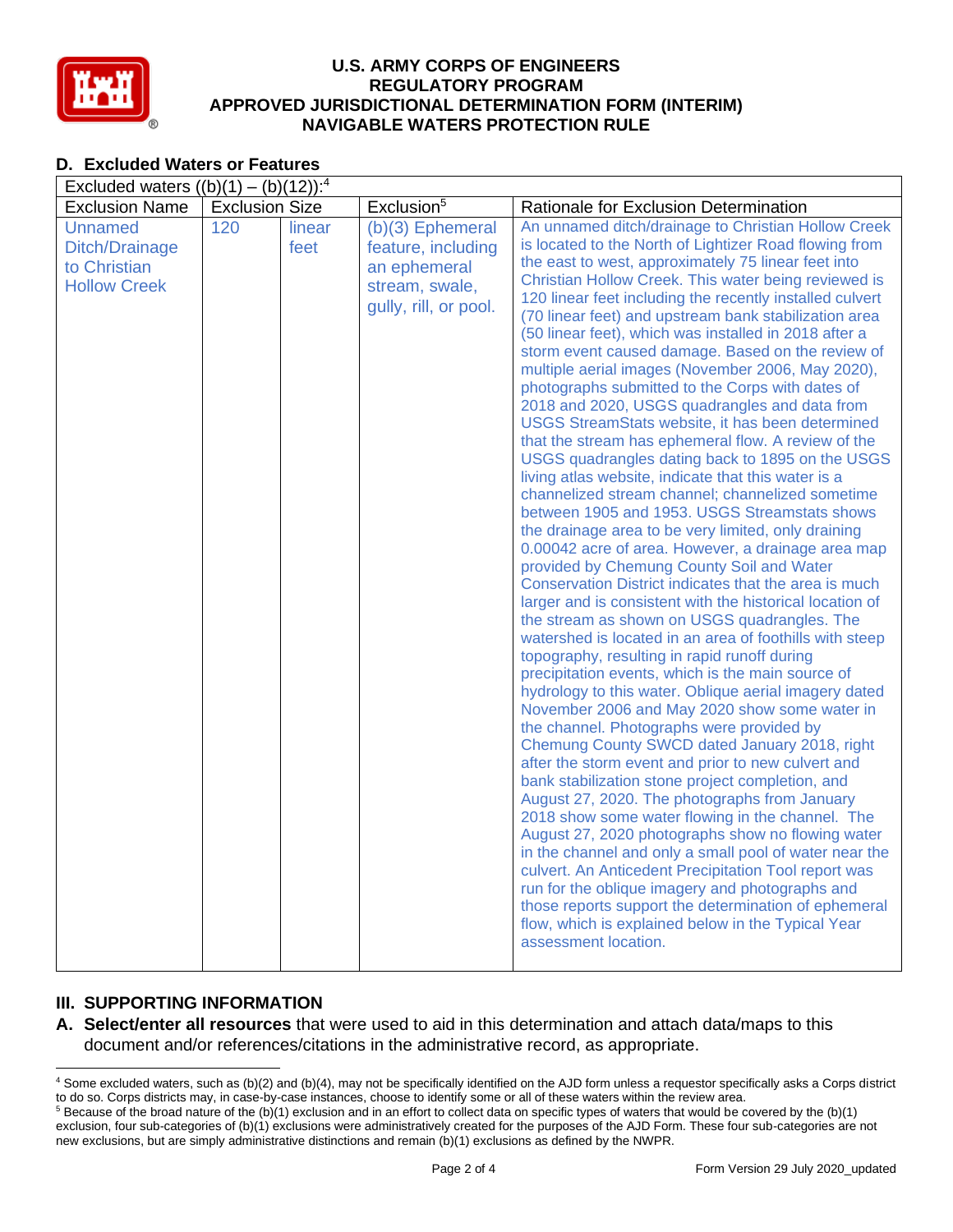

- $\Box$  Information submitted by, or on behalf of, the applicant/consultant: Title(s) and date(s) This information Select. sufficient for purposes of this AJD. Rationale: N/A or describe rationale for insufficiency (including partial insufficiency).
- $\Box$  Data sheets prepared by the Corps: Title(s) and/or date(s).

☒ Photographs: Aerial and Other: Oblique Imagery from https://explorer.pictometry.com/index.php, dated 2May2020 and 25Nov2006. Photographs dates 31AUG2018 and 27AUG2020.

- $\Box$  Corps site visit(s) conducted on: Date(s).
- ☐ Previous Jurisdictional Determinations (AJDs or PJDs): ORM Number(s) and date(s).
- ☒ Antecedent Precipitation Tool: *provide detailed discussion in Section III.B*.
- ☒ USDA NRCS Soil Survey: https://websoilsurvey.sc.egov.usda.gov/App/WebSoilSurvey.aspx accessed on 9OCT2020
- ☒ USFWS NWI maps: https://fwsprimary.wim.usgs.gov/wetlands/apps/wetlands-mapper/ accessed 9OCT2020
- $\boxtimes$  USGS topographic maps: https://livingatlas.arcgis.com/topoexplorer/index.html accessed 9OCT2020
- Quad: NY-Elmira 1992 and NY Elmira 1895.

## **Other data sources used to aid in this determination:**

| Data Source (select)              | Name and/or date and other relevant information                   |
|-----------------------------------|-------------------------------------------------------------------|
| <b>USGS Sources</b>               | StreamStats - https://streamstats.usgs.gov/ss/; accessed 9OCT2020 |
| <b>USDA Sources</b>               | $N/A$ .                                                           |
| <b>NOAA Sources</b>               | $N/A$ .                                                           |
| <b>USACE Sources</b>              | $N/A$ .                                                           |
| <b>State/Local/Tribal Sources</b> | $N/A$ .                                                           |
| <b>Other Sources</b>              | NYS Department of Environmental Conservation Resource Mapper -    |
|                                   | https://gisservices.dec.ny.gov/gis/erm/, accessed 9OCT2020.       |
|                                   | Data provided by NYSDEC Region 9.                                 |

**B. Typical year assessment(s):** The APT pulls precipitation data from NOAA's Daily Global Historical Climatology Network. The APT evaluates normal precipitation conditions based on the three 30-day periods preceding the observation date. For each period, a weighted condition value is assigned by determining whether the 30-day precipitation total falls within, above, or below the 70th and 30th percentiles for totals from the same date range over the preceding 30 years. The APT then makes a determination of "normal," "wetter than normal," or "drier than normal" based on the condition value sum. The APT also displays results generated via the Palmer Drought Severity Index and the University of Delaware WebWIMP. The APT tool was to determine typical year as observed for four resources of the subject area: Oblique aerial imagery, dates 11/25/2006 and 5/2/2020; Chemung County Soil and Water District Photographs dated 8/31/2018 and 8/27/2020.

|  |  | Latitude Longitude Date PDSI Value PDSI Class Season ARC Score  |            | <b>Antecedent Precip Condition</b>                                                   |
|--|--|-----------------------------------------------------------------|------------|--------------------------------------------------------------------------------------|
|  |  | 42.024031 -76.841142 11/25/2006 4.06 Extreme wetness Wet Season |            | 18 Wetter than Normal                                                                |
|  |  |                                                                 |            | 42.024031 -76.841142 5/2/2020 2.42 Moderate wetness Wet Season 16 Wetter than Normal |
|  |  | 42.024031 -76.841142 8/31/2018 3.56 Severe wetness              | Dry Season | 17 Wetter than Normal                                                                |
|  |  | 42.024031 -76.841142 8/27/2020 0.68 Incipient wetness           |            | Dry Season 8 Drier than Normal                                                       |

These resources indicate that the three resources (11/25/2006, 5/2/2020, 8/31/2018) showing water in the